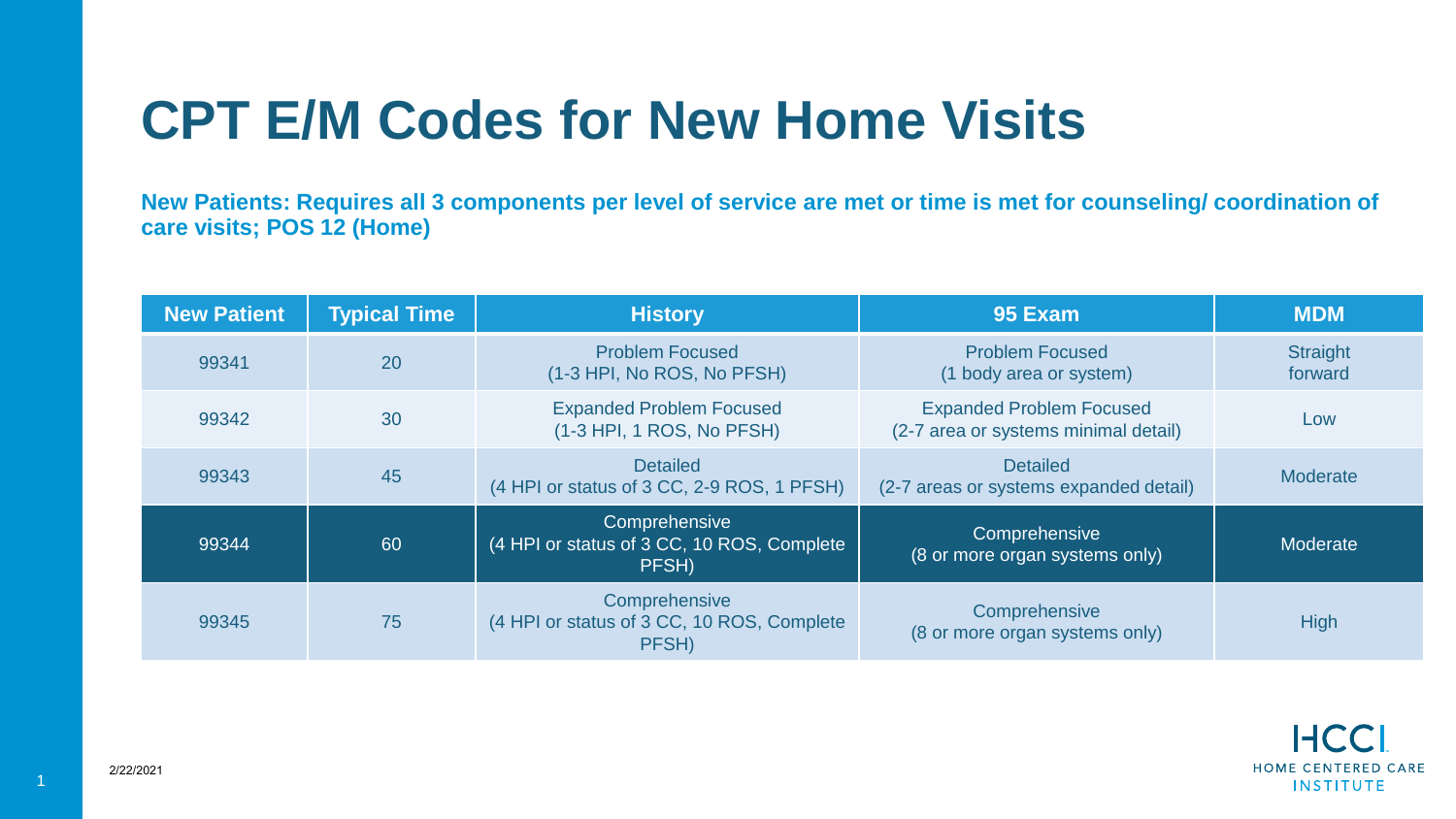## **CPT E/M Codes for Established Home Visits**

**Established Patients: Requires 2 out of 3 components per level of service are met or time is met for counseling/ coordination of care visits; POS 12 (Home)**

| <b>New Patient</b> | <b>Typical Time</b> | <b>History</b>                                                              | 95 Exam                                                                 | <b>MDM</b>          |
|--------------------|---------------------|-----------------------------------------------------------------------------|-------------------------------------------------------------------------|---------------------|
| 99347              | 15                  | <b>Problem Focused</b><br>(1-3 HPI, No ROS, No PFSH)                        | <b>Problem Focused</b><br>(1 body area or system)                       | Straight<br>forward |
| 99348              | 25                  | <b>Expanded Problem Focused</b><br>(1-3 HPI, 1 ROS, No PFSH)                | <b>Expanded Problem Focused</b><br>(2-7 area or systems minimal detail) | Low                 |
| 99349              | 40                  | <b>Detailed</b><br>(4 HPI or status of 3 CC, 2-9 ROS, 1<br>PFSH)            | <b>Detailed</b><br>(2-7 areas or systems expanded<br>detail)            | Moderate            |
| 99350              | 60                  | Comprehensive<br>(4 HPI or status of 3 CC, 10 ROS,<br><b>Complete PFSH)</b> | Comprehensive<br>(8 or more organ systems only)                         | Moderate or High    |



2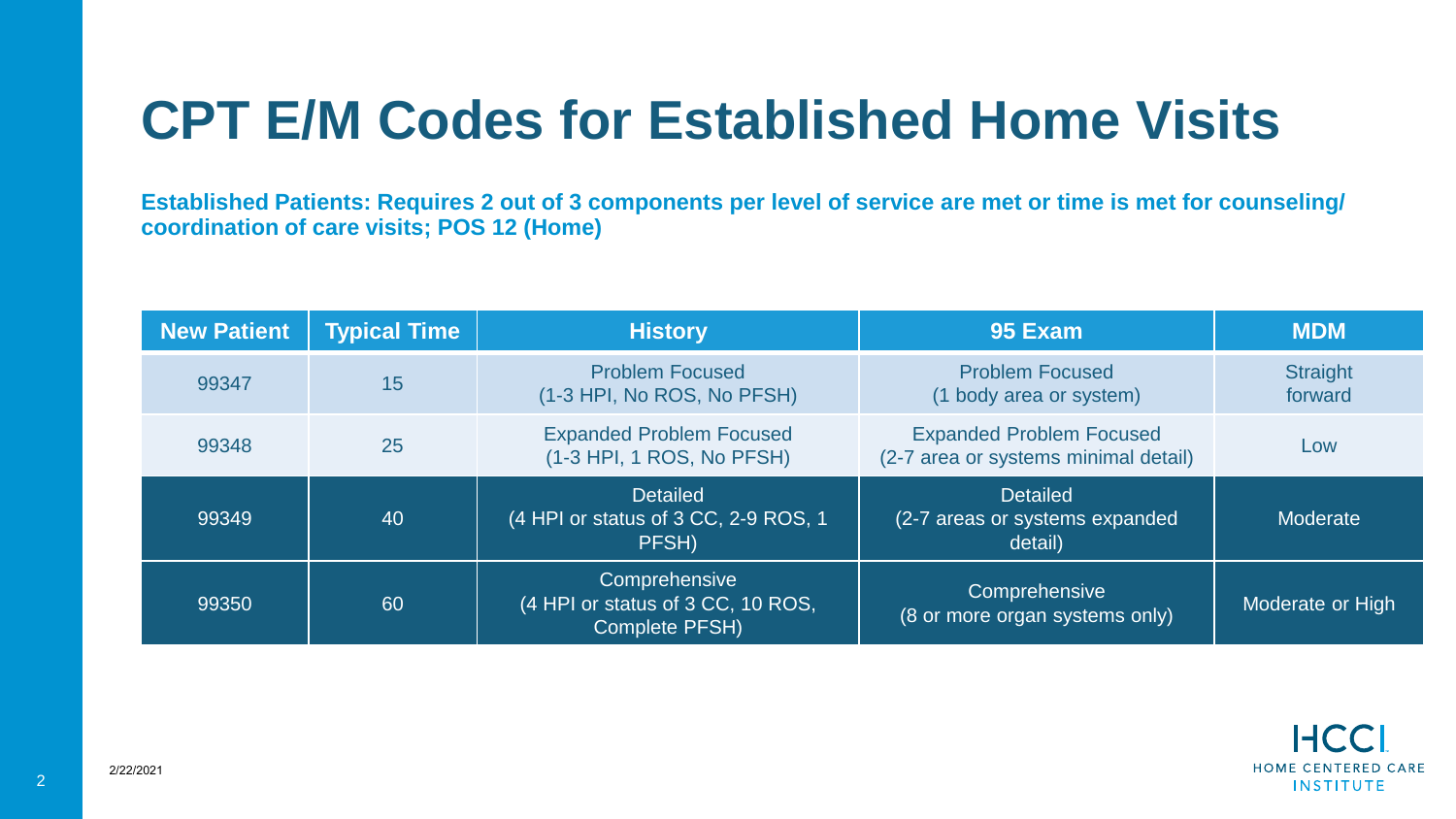## **CPT E/M Codes for New Domiciliary Visits**

| <b>New Patient</b> | <b>Typical Time</b> | <b>History</b>                                                              | 95 Exam                                                                 | <b>MDM</b>                 |
|--------------------|---------------------|-----------------------------------------------------------------------------|-------------------------------------------------------------------------|----------------------------|
| 99324              | 20                  | <b>Problem Focused</b><br>(1-3 HPI, No ROS, No PFSH)                        | <b>Problem Focused</b><br>(1 body area or system)                       | <b>Straight</b><br>forward |
| 99325              | 30                  | <b>Expanded Problem Focused</b><br>(1-3 HPI, 1 ROS, No PFSH)                | <b>Expanded Problem Focused</b><br>(2-7 area or systems minimal detail) | Low                        |
| 99326              | 45                  | <b>Detailed</b><br>(4 HPI or status of 3 CC, 2-9 ROS, 1<br>PFSH)            | <b>Detailed</b><br>(2-7 areas or systems expanded<br>detail)            | <b>Moderate</b>            |
| 99327              | 60                  | Comprehensive<br>(4 HPI or status of 3 CC, 10 ROS,<br>Complete PFSH)        | Comprehensive<br>(8 or more organ systems only)                         | Moderate                   |
| 99328              | 75                  | Comprehensive<br>(4 HPI or status of 3 CC, 10 ROS,<br><b>Complete PFSH)</b> | Comprehensive<br>(8 or more organ systems only)                         | <b>High</b>                |

3